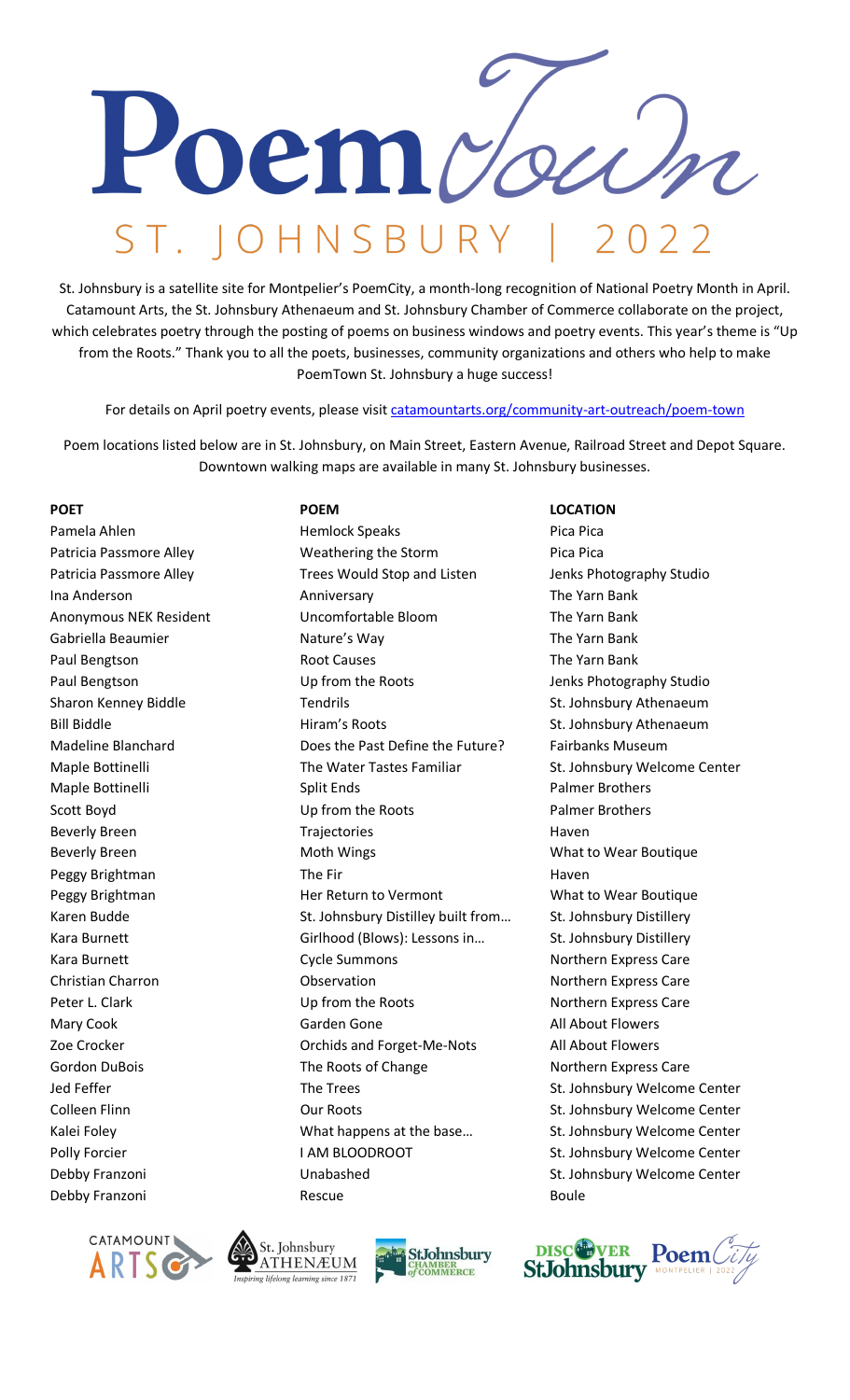Veer Frost **POEM FOR A CHILD** Boule Sarah Dickenson Snyder Though I'm Not into Religion

Rachel Hadas **Between Earth and Heaven** St. Johnsbury Welcome Center Rachel Hadas **Early, Late** Early, Late **Early, Late** Boule Nancy Haiduck Legacy Washburn Tattoo Nancy Haiduck **Home Coming St. Johnsbury Welcome Center** St. Johnsbury Welcome Center Daniel Hale **Fishin' with Gramps** SMD Outdoors Merle Haskins **Marking Controller Controller Controller Controller Controller Controller Controller Controller Controller Controller Controller Controller Controller Controller Controller Controller Controller Controller C** George Hemmens **This Tree Constant Constant Passumpsic Bank** Constant Passumpsic Bank George Hemmens **Constanting Locality** Constanting Mashburn Tattoo Alicia Hingston **Art & Joy Contact Art & Joy Contact Art Art & Joy Art & Joy** Brendon Holden **Let me show you around** Art & Joy Brendon Holden **I** never knew so much fury Marcus Passumpsic Bank Brian Horbal **No. 2018** Construction Unstoppable The Artful Eye Hunter Horne **The Artful Eve** Up **The Artful Eve** Up **The Artful Eve** Maggie Howell **Maggie Howell** Home is a Strange Thing The Artful Eye Judith Janoo **The Artful Eye** Uprooted The Artful Eye Judith Janoo **Roots of Well Being** St. Johnsbury Community Hub Wilma Ann Johnson **May Benevolence** St. Johnsbury Community Hub Tony Keri **I Love You People** St. Johnsbury Community Hub Jay Kramer **St. Johnsbury Community Hub** Untitled St. Johnsbury Community Hub Jenny Land **Moving In** Moving In St. Johnsbury Community Hub Ernie Lapierre Trees Trees Trees St. Johnsbury Community Hub Rowan Lawrence **Canadian Care Central Café** Up from the Roots Central Café Michael E. Lee **St. Johnsbury Community Hub** Untitled St. Johnsbury Community Hub Sylvia Manning **Avoir vu le neige** St. Johnsbury Community Hub Sylvia Manning The Reing near the rink The Central Café Elizabeth McCarthy **The Perfect Light** St. Johnsbury Community Hub Elizabeth McCarthy Family Tree Lumière Mardi McGregor Rooted Memory Lumière Liza E. Morse Communication and Sugar Maple Communication and Lumière Jerrie Nash Huckleberries Lumière Alice Nelson **Everyday Thoughts** Lumière Delaney Nelson Roots of the Universe Lumière Jenny Patoine Whirligig Brewing Whirligig Brewing Sean Prentiss **Aging Tree in Sunlight** Jackie Fox Studio Louise Rader **FORECASTING CHANGE** Fairbanks Museum Louise Rader **ISOLATION** ISOLATION Jackie Fox Studio Laci Sandvil **My Roots** Guide Controller My Roots And My Roots And My Roots And My Roots And My Annual Media and M Peter Searls **Growing Growing Community** Jackie Fox Studio Yvonne Smith **Daffodils and Spring Counter Café** Kitchen Counter Café Sarah Dickenson Snyder Staying Still Staying Still Kitchen Counter Café

### **POET POEM LOCATION**

Beth Kanell **Now We're Saving Seeds** Northeast Kingdom Artisans Guild Jay Kramer **Story Beneath Truth Novel** Northeast Kingdom Artisans Guild Jenny Land **Promises** Promises Northeast Kingdom Artisans Guild Jerrie Nash **Roots of Garlic** Boxcar & Caboose Bookstore & Café Chloe Ohlschwager **Until He Wasn't** Boxcar & Caboose Bookstore & Café Donna Panaccione Otto Until a Virus Virulent Boxcar & Caboose Bookstore & Café Silas Pearson Grow Boxcar & Caboose Bookstore & Café Sean Prentiss Mountain Cares Nothing Boxcar & Caboose Bookstore & Café